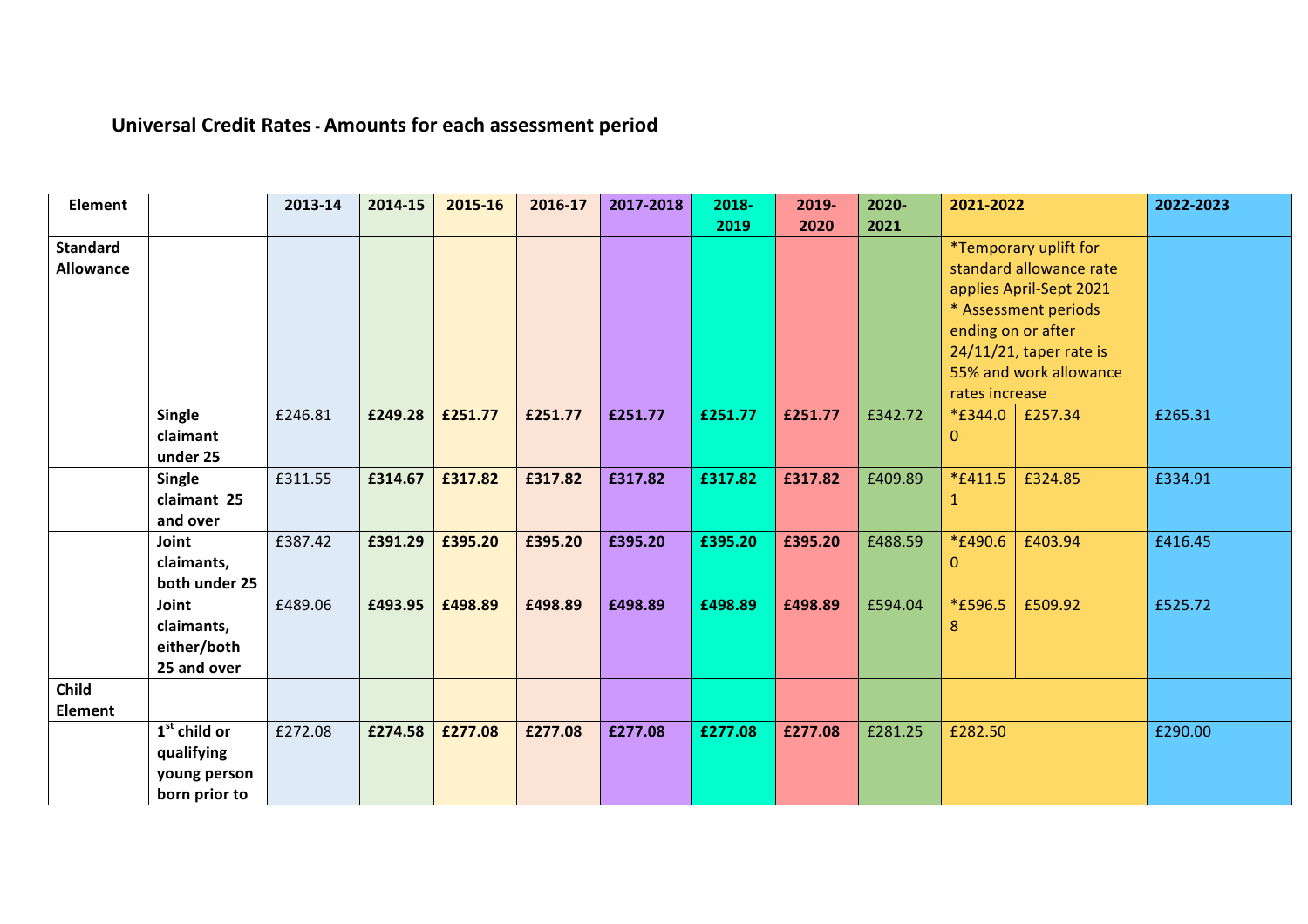|                   | 6 April 2017              |         |         |         |         |         |         |         |         |         |         |
|-------------------|---------------------------|---------|---------|---------|---------|---------|---------|---------|---------|---------|---------|
|                   | $1st$ child (born         | £226.67 | £229.17 | £231.67 | £231.67 | £231.67 | £231.67 | £231.67 | £235.83 | £237.08 | £244.58 |
|                   | on/after 6                |         |         |         |         |         |         |         |         |         |         |
|                   | <b>April 2017)</b>        |         |         |         |         |         |         |         |         |         |         |
|                   | $2^{nd}$ &                |         |         |         |         |         |         |         |         |         |         |
|                   | subsequent                |         |         |         |         |         |         |         |         |         |         |
|                   | child or                  |         |         |         |         |         |         |         |         |         |         |
|                   | qualifying                |         |         |         |         |         |         |         |         |         |         |
| <b>Additional</b> | young person              |         |         |         |         |         |         |         |         |         |         |
| amount for        |                           |         |         |         |         |         |         |         |         |         |         |
| disabled          |                           |         |         |         |         |         |         |         |         |         |         |
| child or          |                           |         |         |         |         |         |         |         |         |         |         |
| qualifying        |                           |         |         |         |         |         |         |         |         |         |         |
| young             |                           |         |         |         |         |         |         |         |         |         |         |
| person            |                           |         |         |         |         |         |         |         |         |         |         |
|                   | Lower rate                | £123.62 | £124.86 | £126.11 | £126.11 | £126.11 | £126.11 | £126.11 | £128.25 | £128.89 | £132.89 |
|                   | <b>Higher rate</b>        | £352.92 | £362.92 | £367.92 | £367.92 | £372.30 | £383.86 | £392.08 | £400.29 | £402.41 | £414.88 |
| <b>LCW</b> and    |                           |         |         |         |         |         |         |         |         |         |         |
| <b>LCWRA</b>      |                           |         |         |         |         |         |         |         |         |         |         |
|                   | <b>Limited</b>            | £123.62 | £124.86 | £126.11 | £126.11 | £126.11 | £126.11 | £126.11 | £128.25 | £128.89 | £132.89 |
|                   | capability for            |         |         |         |         |         |         |         |         |         |         |
|                   | work                      |         |         |         |         |         |         |         |         |         |         |
|                   | Limited<br>capability for | £303.66 | £311.86 | £315.60 | £315.60 | £318.76 | £328.32 | £336.20 | £341.92 | £343.63 | £354.28 |
|                   | work & work               |         |         |         |         |         |         |         |         |         |         |
|                   | related                   |         |         |         |         |         |         |         |         |         |         |
|                   | activity                  |         |         |         |         |         |         |         |         |         |         |
| Carer             |                           | £144.70 | £148.61 | £150.39 | £150.39 | £151.89 | £156.45 | £160.20 | £162.92 | £163.73 | £168.81 |
| element           |                           |         |         |         |         |         |         |         |         |         |         |
|                   |                           |         |         |         |         |         |         |         |         |         |         |
| <b>Childcare</b>  | <b>Maximum</b>            | £532.29 | £532.29 | £532.29 | £646.35 | £646.35 | £646.35 | £646.35 | £646.35 | £646.35 | £646.35 |
| costs             | amount for                |         |         |         |         |         |         |         |         |         |         |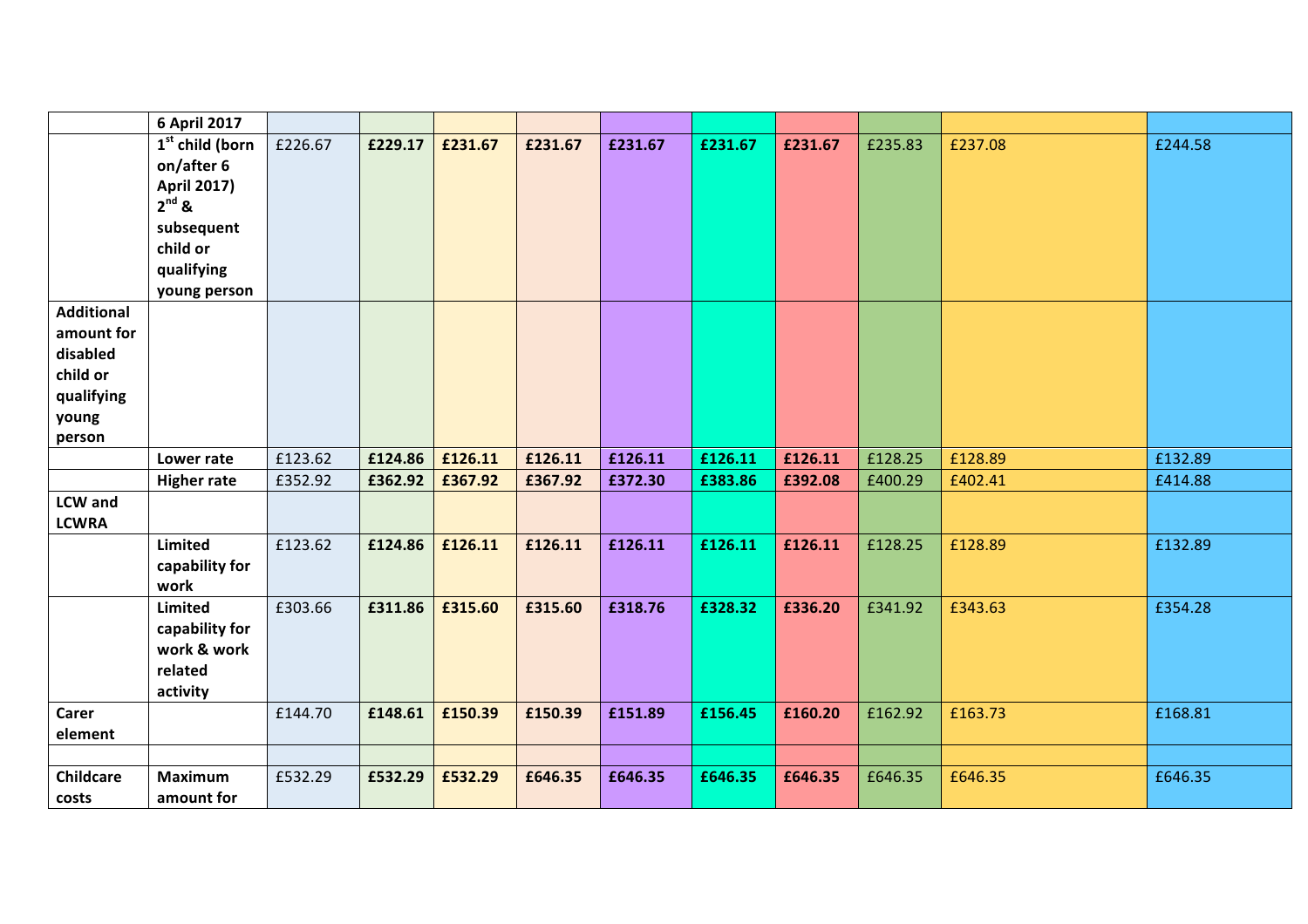| element<br>(from April | one child      |                  |           |         |           |           |           |           |           |           |           |
|------------------------|----------------|------------------|-----------|---------|-----------|-----------|-----------|-----------|-----------|-----------|-----------|
| 2016 85%               |                |                  |           |         |           |           |           |           |           |           |           |
| of the                 |                |                  |           |         |           |           |           |           |           |           |           |
| relevant               |                |                  |           |         |           |           |           |           |           |           |           |
| childcare              |                |                  |           |         |           |           |           |           |           |           |           |
| charges or             |                |                  |           |         |           |           |           |           |           |           |           |
| the                    |                |                  |           |         |           |           |           |           |           |           |           |
| maximum                |                |                  |           |         |           |           |           |           |           |           |           |
| amount                 |                |                  |           |         |           |           |           |           |           |           |           |
| whichever              |                |                  |           |         |           |           |           |           |           |           |           |
| is the                 |                |                  |           |         |           |           |           |           |           |           |           |
| lower)                 |                |                  |           |         |           |           |           |           |           |           |           |
|                        | <b>Maximum</b> | £912.50          | £912.50   | £912.50 | £1108.04  | £1108.04  | £1108.04  | £1108.04  | £1108.04  | £1108.04  | £1108.04  |
|                        | amount for 2   |                  |           |         |           |           |           |           |           |           |           |
|                        | or more        |                  |           |         |           |           |           |           |           |           |           |
|                        | children       |                  |           |         |           |           |           |           |           |           |           |
| <b>Housing</b>         |                |                  |           |         |           |           |           |           |           |           |           |
| costs                  |                |                  |           |         |           |           |           |           |           |           |           |
| element                |                |                  |           |         |           |           |           |           |           |           |           |
|                        | <b>Tenants</b> | The lower        | <b>No</b> | no      | <b>No</b> | No change | <b>No</b> | <b>No</b> | <b>No</b> | No change | No change |
|                        |                | of the           | change    | change  | change    |           | change    | change    | change    |           |           |
|                        |                | broad            |           |         |           |           |           |           |           |           |           |
|                        |                | market<br>rental |           |         |           |           |           |           |           |           |           |
|                        |                | area             |           |         |           |           |           |           |           |           |           |
|                        |                | amount           |           |         |           |           |           |           |           |           |           |
|                        |                | for the          |           |         |           |           |           |           |           |           |           |
|                        |                | number of        |           |         |           |           |           |           |           |           |           |
|                        |                | bedrooms         |           |         |           |           |           |           |           |           |           |
|                        |                | the              |           |         |           |           |           |           |           |           |           |
|                        |                | claimant is      |           |         |           |           |           |           |           |           |           |
|                        |                | entitled to      |           |         |           |           |           |           |           |           |           |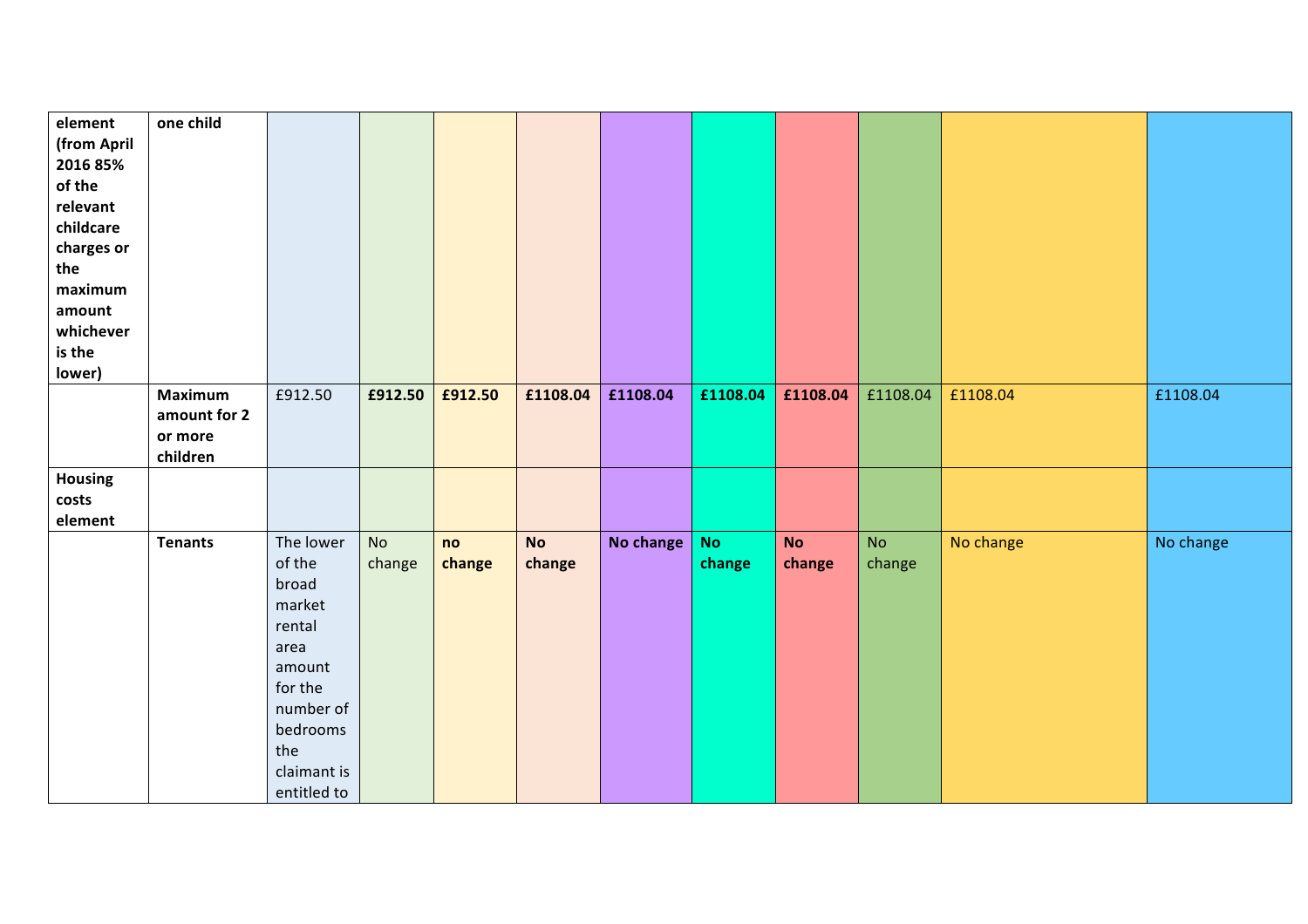| or the     |  |  |  |  |  |
|------------|--|--|--|--|--|
|            |  |  |  |  |  |
| actual     |  |  |  |  |  |
| rent. As   |  |  |  |  |  |
| long as a  |  |  |  |  |  |
| claimant   |  |  |  |  |  |
| doesn't    |  |  |  |  |  |
| have a     |  |  |  |  |  |
| change of  |  |  |  |  |  |
| circumsta  |  |  |  |  |  |
| nce, the   |  |  |  |  |  |
| amount of  |  |  |  |  |  |
| Universal  |  |  |  |  |  |
| Credit     |  |  |  |  |  |
| received   |  |  |  |  |  |
| to cover   |  |  |  |  |  |
| housing    |  |  |  |  |  |
| costs will |  |  |  |  |  |
| be the     |  |  |  |  |  |
| same each  |  |  |  |  |  |
| month.     |  |  |  |  |  |
| This       |  |  |  |  |  |
| means      |  |  |  |  |  |
| that       |  |  |  |  |  |
| where      |  |  |  |  |  |
| rental     |  |  |  |  |  |
| agreemen   |  |  |  |  |  |
| ts include |  |  |  |  |  |
| rent free  |  |  |  |  |  |
| periods    |  |  |  |  |  |
| the        |  |  |  |  |  |
| Universal  |  |  |  |  |  |
| Credit     |  |  |  |  |  |
| payment    |  |  |  |  |  |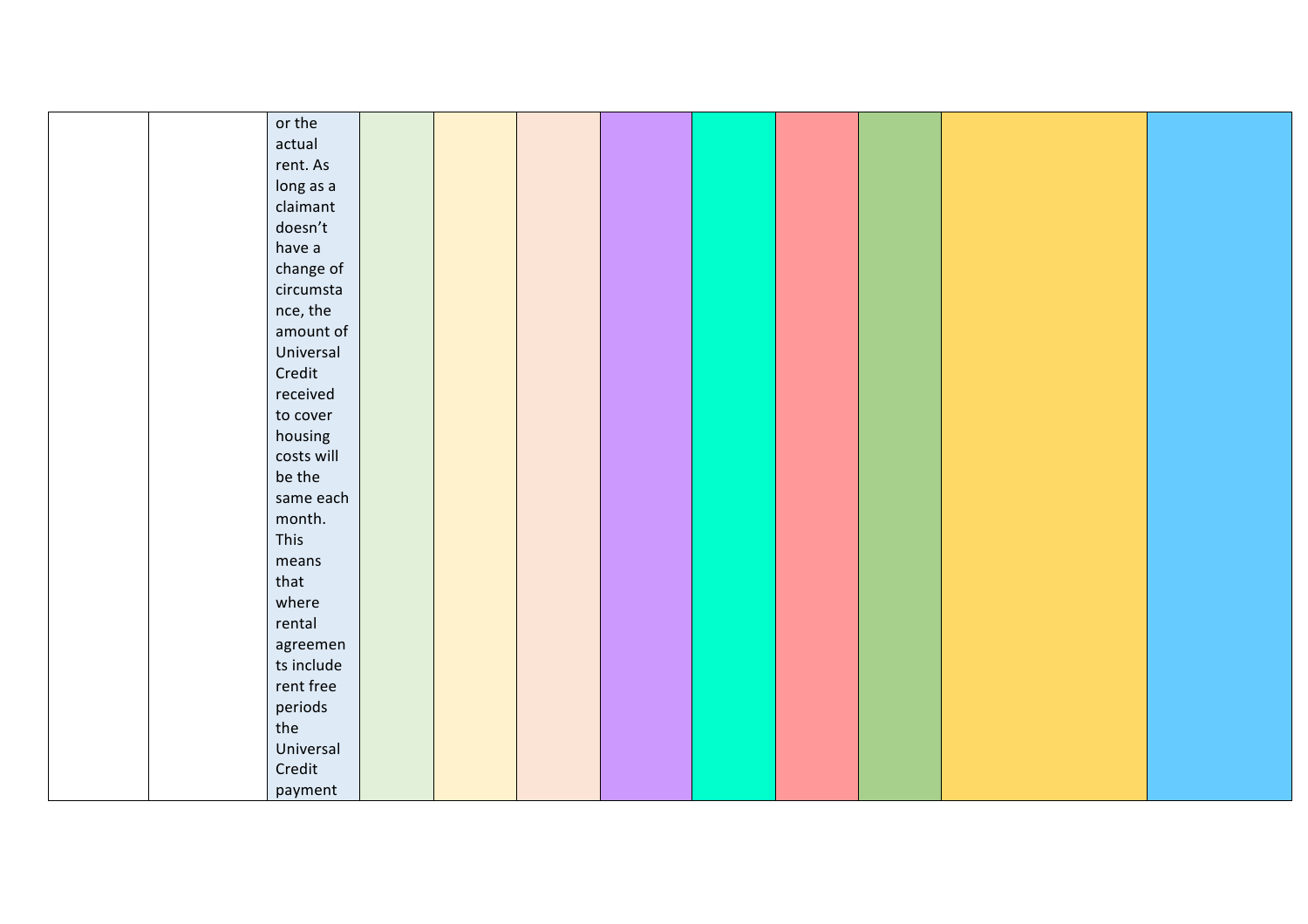|               | will be<br>based on<br>the total<br>yearly rent<br>divided by |           |        |           |               |               |           |        |           |           |
|---------------|---------------------------------------------------------------|-----------|--------|-----------|---------------|---------------|-----------|--------|-----------|-----------|
| Owner         | 12.<br>Not                                                    | <b>No</b> | no     | <b>No</b> | <b>No</b>     | No            | <b>No</b> | No     | No change | No change |
| occupier (not | payable                                                       | change    | change | change    | <b>Change</b> | <b>Change</b> | change    | change |           |           |
| applicable if | during                                                        |           |        |           |               |               |           |        |           |           |
| in paid work) | initial                                                       |           |        |           |               |               |           |        |           |           |
|               | qualifying                                                    |           |        |           |               |               |           |        |           |           |
|               | period of                                                     |           |        |           |               |               |           |        |           |           |
|               | 3 months.                                                     |           |        |           |               |               |           |        |           |           |
|               | Some                                                          |           |        |           |               |               |           |        |           |           |
|               | service                                                       |           |        |           |               |               |           |        |           |           |
|               | charges                                                       |           |        |           |               |               |           |        |           |           |
|               | are                                                           |           |        |           |               |               |           |        |           |           |
|               | covered                                                       |           |        |           |               |               |           |        |           |           |
|               | by this                                                       |           |        |           |               |               |           |        |           |           |
|               | element                                                       |           |        |           |               |               |           |        |           |           |
|               | including                                                     |           |        |           |               |               |           |        |           |           |
|               | internal or                                                   |           |        |           |               |               |           |        |           |           |
|               | external                                                      |           |        |           |               |               |           |        |           |           |
|               | maintenan                                                     |           |        |           |               |               |           |        |           |           |
|               | ce or                                                         |           |        |           |               |               |           |        |           |           |
|               | repair of                                                     |           |        |           |               |               |           |        |           |           |
|               | the                                                           |           |        |           |               |               |           |        |           |           |
|               | accommo                                                       |           |        |           |               |               |           |        |           |           |
|               | dation if it                                                  |           |        |           |               |               |           |        |           |           |
|               | is part of a<br>social                                        |           |        |           |               |               |           |        |           |           |
|               | housing                                                       |           |        |           |               |               |           |        |           |           |
|               | property                                                      |           |        |           |               |               |           |        |           |           |
|               |                                                               |           |        |           |               |               |           |        |           |           |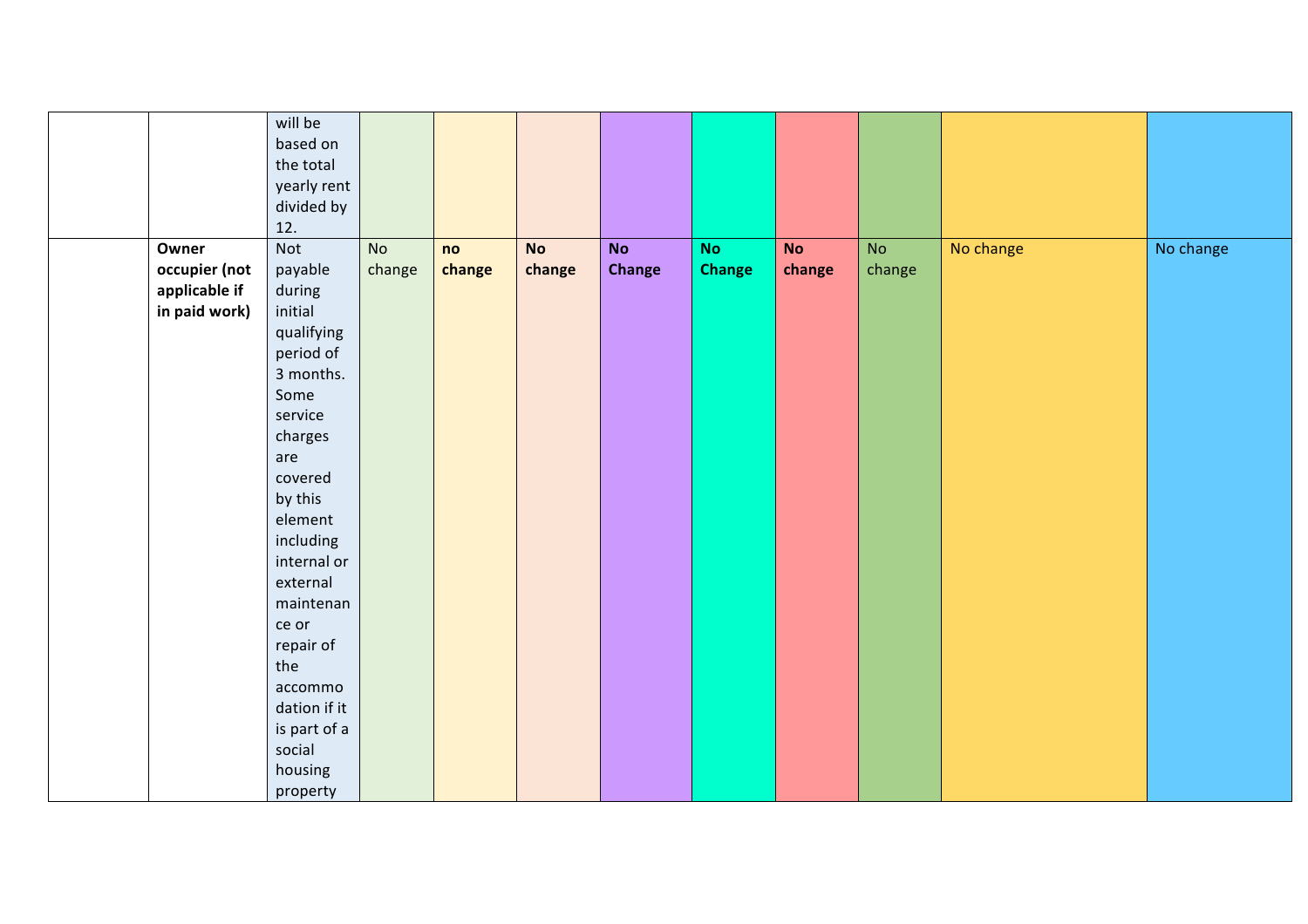|         |                      | award.     |         |           |           |           |           |           |           |                           |                   |
|---------|----------------------|------------|---------|-----------|-----------|-----------|-----------|-----------|-----------|---------------------------|-------------------|
|         |                      | Calculated |         |           |           |           |           |           |           |                           |                   |
|         |                      | from the   |         |           |           |           |           |           |           |                           |                   |
|         |                      | amount of  |         |           |           |           |           |           |           |                           |                   |
|         |                      | mortgage/  |         |           |           |           |           |           |           |                           |                   |
|         |                      | loan       |         |           |           |           |           |           |           |                           |                   |
|         |                      | outstandin |         |           |           |           |           |           |           |                           |                   |
|         |                      | g up to    |         |           |           |           |           |           |           |                           |                   |
|         |                      | maximum    |         |           |           |           |           |           |           |                           |                   |
|         |                      | of £200k.  |         |           |           |           |           |           |           |                           |                   |
|         |                      | Multiplied |         |           |           |           |           |           |           |                           |                   |
|         |                      | by a       |         |           |           |           |           |           |           |                           |                   |
|         |                      | standard   |         |           |           |           |           |           |           |                           |                   |
|         |                      | rate       |         |           |           |           |           |           |           |                           |                   |
|         |                      | (3.63%)    |         |           |           |           |           |           |           |                           |                   |
|         |                      | and then   |         |           |           |           |           |           |           |                           |                   |
|         |                      | divided by |         |           |           |           |           |           |           |                           |                   |
|         |                      | 12.        |         |           |           |           |           |           |           |                           |                   |
|         |                      |            |         |           |           |           |           |           |           |                           |                   |
|         |                      |            |         |           |           |           |           |           |           |                           |                   |
| Capital |                      |            |         |           |           |           |           |           |           |                           |                   |
| limits  |                      |            |         |           |           |           |           |           |           |                           |                   |
|         | Lower limit          | £6000      | £6000   | £6000     | £6000     | £6000     | £6000     | £6000     | £6000     | £6000                     | £6000             |
|         | <b>Upper limit</b>   | £16,000    | £16000  | £16000    | £16000    | £16000    | £16000    | £16000    | £16000    | £16000                    | £16000            |
|         | <b>Tariff income</b> | £4.35 per  | £4.35   | £4.35 per | £4.35 per | £4.35 per | £4.35 per | £4.35 per | £4.35 per | £4.35 per £250 of capital | £4.35 per £250 of |
|         |                      | £250 of    | per     | £250 of   | £250 of   | £250 of   | £250 of   | £250 of   | £250 of   | between the upper and     | capital between   |
|         |                      | capital    | £250 of | capital   | capital   | capital   | capital   | capital   | capital   | lower limit               | the upper and     |
|         |                      | between    | capital | between   | between   | between   | between   |           | between   |                           | lower limit       |
|         |                      | the lower  | betwee  | the       | the       | the lower | the       |           | the       |                           |                   |
|         |                      | limit and  | n the   | lower     | lower     | limit and | lower     |           | upper     |                           |                   |
|         |                      | upper      | lower   | limit and | limit and | upper     | limit and |           | and       |                           |                   |
|         |                      | limit      | limit   | upper     | upper     | limit     | upper     |           | lower     |                           |                   |
|         |                      |            | and     | limit     | limit     |           | limit     |           | limit     |                           |                   |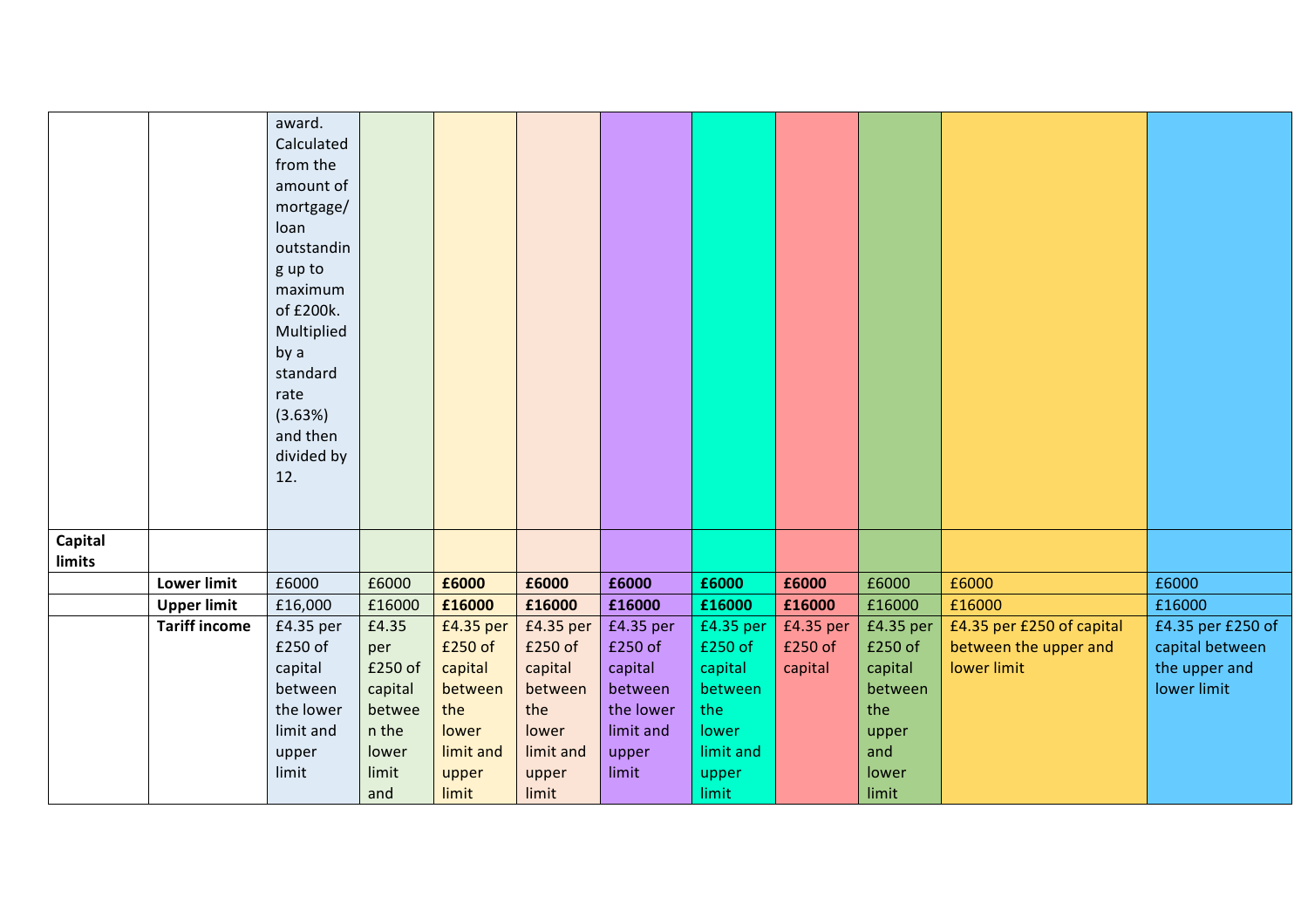|                                                                                                             |                                                                                                           |      | upper<br>limit |      |         |         |         |         |         |         |         |         |
|-------------------------------------------------------------------------------------------------------------|-----------------------------------------------------------------------------------------------------------|------|----------------|------|---------|---------|---------|---------|---------|---------|---------|---------|
|                                                                                                             |                                                                                                           |      |                |      |         |         |         |         |         |         |         |         |
| Higher<br>work<br>allowance<br>(where the<br><b>UC award</b><br>does not<br>contain any<br>housing<br>costs |                                                                                                           |      |                |      |         |         |         |         |         |         |         |         |
| element)                                                                                                    |                                                                                                           |      |                |      |         |         |         |         |         |         |         |         |
|                                                                                                             | Single<br>claimant - no<br>responsibility<br>for a child or<br>qualifying<br>young person                 | £111 | £111           | £111 | nil     | nil     | nil     | nil     | nil     | nil     | nil     | nil     |
|                                                                                                             | <b>Single</b><br>claimant-<br>responsible<br>for one or<br>more children<br>or qualifying<br>young people | £734 | £734           | £734 | £397.00 | £397.00 | £409.00 | £503.00 | £512.00 | £515.00 | £557.00 | £573.00 |
|                                                                                                             | Single<br>claimant-<br>limited<br>capability for<br>work                                                  | £647 | £647           | £647 | £397.00 | £397.00 | £409.00 | £503.00 | £512.00 | £515.00 | £557.00 | £344.00 |
|                                                                                                             |                                                                                                           |      |                |      |         |         |         |         |         |         |         |         |
|                                                                                                             | Joint                                                                                                     | £111 | £111           | £111 | nil     | nil     | nil     | nil     | nil     | nil     | nil     | nil     |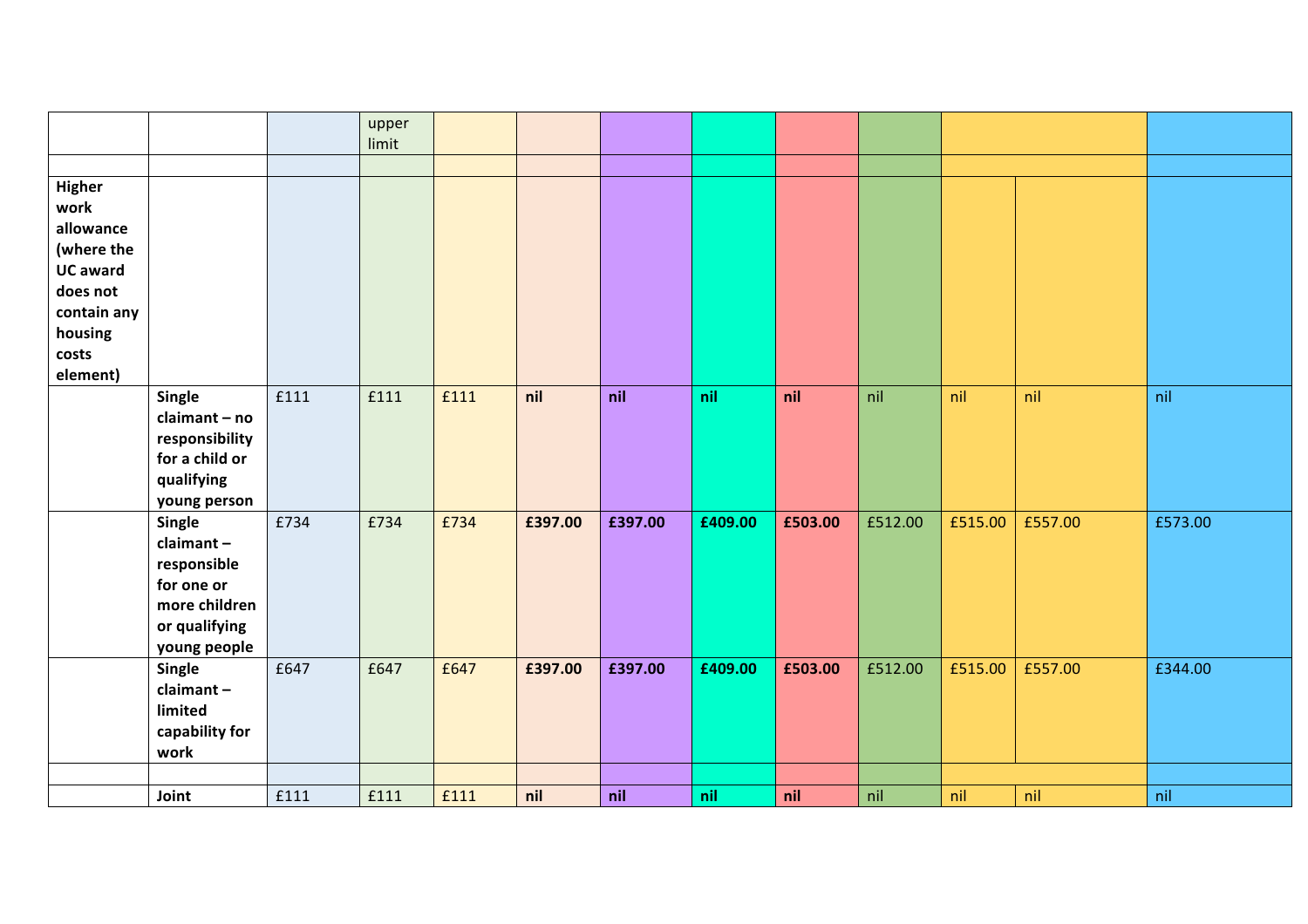|                 | claimants-<br>neither<br>responsible |      |      |      |         |         |         |         |         |         |         |         |
|-----------------|--------------------------------------|------|------|------|---------|---------|---------|---------|---------|---------|---------|---------|
|                 | for a child or                       |      |      |      |         |         |         |         |         |         |         |         |
|                 | qualifying                           |      |      |      |         |         |         |         |         |         |         |         |
|                 | young person                         |      |      |      |         |         |         |         |         |         |         |         |
|                 | Joint                                | £536 | £536 | £536 | £397.00 | £397.00 | £409.00 | £503.00 | £512.00 | £515.00 | £557.00 | £573.00 |
|                 | claimants-                           |      |      |      |         |         |         |         |         |         |         |         |
|                 | responsible                          |      |      |      |         |         |         |         |         |         |         |         |
|                 | for one or                           |      |      |      |         |         |         |         |         |         |         |         |
|                 | more children                        |      |      |      |         |         |         |         |         |         |         |         |
|                 | or qualifying                        |      |      |      |         |         |         |         |         |         |         |         |
|                 | young people                         |      |      |      |         |         |         |         |         |         |         |         |
|                 | Joint                                | £647 | £647 | £647 | £397.00 | £397.00 | £409.00 | £503.00 | £512.00 | £515.00 | £557.00 | £573.00 |
|                 | claimants-                           |      |      |      |         |         |         |         |         |         |         |         |
|                 | one or both<br>have limited          |      |      |      |         |         |         |         |         |         |         |         |
|                 | capability for                       |      |      |      |         |         |         |         |         |         |         |         |
|                 | work                                 |      |      |      |         |         |         |         |         |         |         |         |
|                 |                                      |      |      |      |         |         |         |         |         |         |         |         |
| Lower work      |                                      |      |      |      |         |         |         |         |         |         |         |         |
| allowance       |                                      |      |      |      |         |         |         |         |         |         |         |         |
| (where the      |                                      |      |      |      |         |         |         |         |         |         |         |         |
| <b>UC</b> award |                                      |      |      |      |         |         |         |         |         |         |         |         |
| contains        |                                      |      |      |      |         |         |         |         |         |         |         |         |
| housing         |                                      |      |      |      |         |         |         |         |         |         |         |         |
| costs           |                                      |      |      |      |         |         |         |         |         |         |         |         |
| element)        |                                      |      |      |      |         |         |         |         |         |         |         |         |
|                 | <b>Single</b>                        | £111 | £111 | £111 | nil     | nil     | nil     | nil     | nil     | nil     | nil     | nil     |
|                 | claimant - no                        |      |      |      |         |         |         |         |         |         |         |         |
|                 | responsibility                       |      |      |      |         |         |         |         |         |         |         |         |
|                 | for a child or                       |      |      |      |         |         |         |         |         |         |         |         |
|                 | qualifying                           |      |      |      |         |         |         |         |         |         |         |         |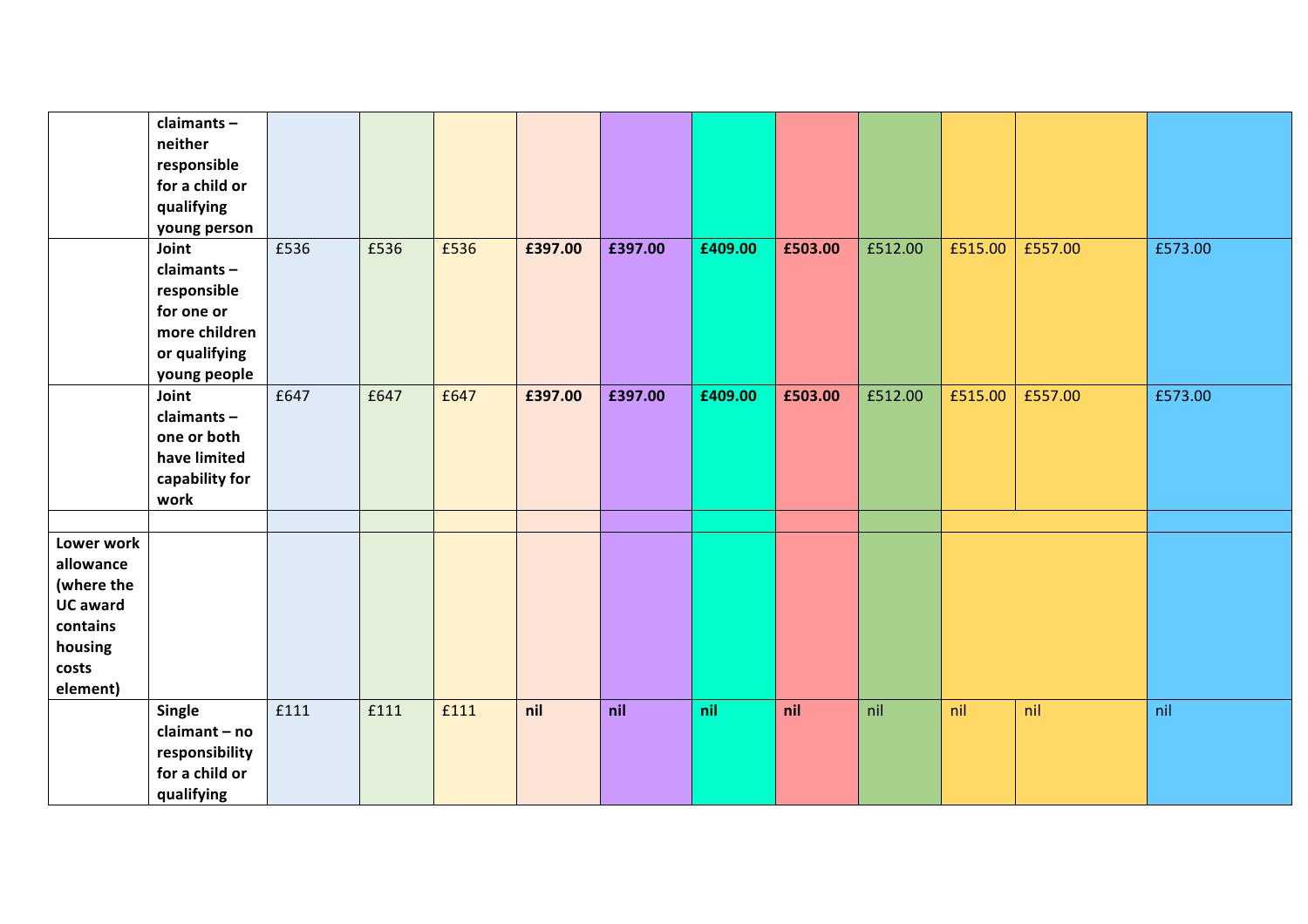| young person                                                                                          |      |      |      |         |         |         |         |         |         |         |         |
|-------------------------------------------------------------------------------------------------------|------|------|------|---------|---------|---------|---------|---------|---------|---------|---------|
| Single<br>$claimant -$<br>responsible<br>for one or<br>more children<br>or qualifying<br>young people | £263 | £263 | £263 | £192.00 | £192.00 | £198.00 | £287.00 | £292.00 | £293.00 | £335.00 | £344.00 |
| Single<br>$claimant -$<br>limited<br>capability for<br>work                                           | £192 | £192 | £192 | £192.00 | £192.00 | £198.00 | £287.00 | £292.00 | £293.00 | £335.00 | £344.00 |
|                                                                                                       |      |      |      |         |         |         |         |         |         |         |         |
| Joint<br>claimants-<br>neither<br>responsible<br>for a child or<br>qualifying<br>young person         | £111 | £111 | £111 | nil     | nil     | nil     | nil     | nil     | nil     | nil     | nil     |
| Joint<br>claimants-<br>responsible<br>for one or<br>more children<br>or qualifying<br>young people    | £222 | £222 | £222 | £192.00 | £192.00 | £198.00 | £287.00 | £292.00 | £293.00 | £335.00 | £344.00 |
| Joint<br>claimants-<br>one or both<br>have limited<br>capability for                                  | £192 | £192 | £192 | £192.00 | £192.00 | £198.00 | £287.00 | £292.00 | £293.00 | £335.00 | £344.00 |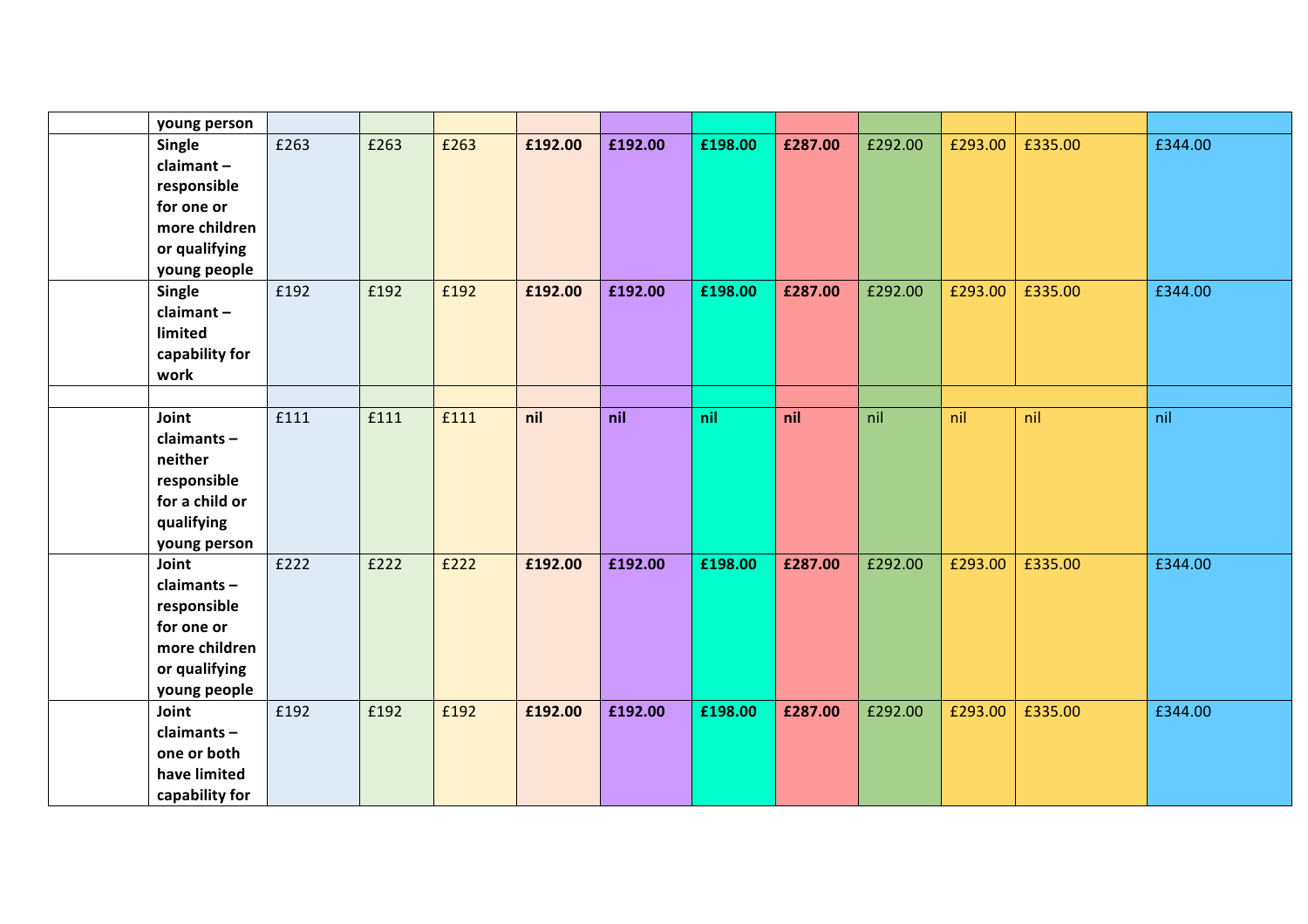|                      | work               |         |         |         |         |         |         |         |                 |                        |                                                |                              |
|----------------------|--------------------|---------|---------|---------|---------|---------|---------|---------|-----------------|------------------------|------------------------------------------------|------------------------------|
| Non-<br>dependent    |                    | £68.00  | £68.68  | £69.37  | £69.37  | £70.06  | £72.16  | £73.89  | £75.15          | £75.53                 |                                                | £77.87                       |
| housing              |                    |         |         |         |         |         |         |         |                 |                        |                                                |                              |
| cost                 |                    |         |         |         |         |         |         |         |                 |                        |                                                |                              |
| contributio          |                    |         |         |         |         |         |         |         |                 |                        |                                                |                              |
| ns<br><b>Overall</b> |                    |         |         |         |         |         |         |         | Overall         | <b>Overall maximum</b> |                                                | Overall maximum              |
| maximum              |                    |         |         |         |         |         |         |         | maximu          |                        | deduction rate at 25% UC                       | deduction rate at            |
| deduction            |                    |         |         |         |         |         |         |         | m               |                        | standard allowance.                            | 25% of UC                    |
| rates at             |                    |         |         |         |         |         |         |         | deductio        |                        | <i>*Temporary uplift in</i>                    | standard                     |
| 40% of UC            |                    |         |         |         |         |         |         |         | n rates at      |                        | standard allowance rate                        | allowance                    |
| standard             |                    |         |         |         |         |         |         |         | 30% of          |                        | applies April-September                        |                              |
| allowance            |                    |         |         |         |         |         |         |         | <b>UC</b>       |                        |                                                |                              |
|                      |                    |         |         |         |         |         |         |         | standard        |                        |                                                |                              |
|                      |                    |         |         |         |         |         |         |         | allowanc        |                        |                                                |                              |
|                      |                    |         |         |         |         |         |         |         | e               |                        |                                                |                              |
|                      | Single under<br>25 | £98.72  | £99.71  | £100.71 | £100.71 | £100.71 | £100.71 | £100.71 | £102.81         | <i>*</i> £86.00        | £64.33                                         | £66.33                       |
|                      | Single aged 25     | £124.62 | £125.87 | £127.13 | £127.13 | £127.13 | £127.13 | £127.13 | £122.96         | *£102.8                | £81.21                                         | £83.73                       |
|                      | or over            |         |         |         |         |         |         |         |                 | 8                      |                                                |                              |
|                      |                    |         |         |         |         |         |         |         |                 |                        |                                                |                              |
|                      | Couple - both      | £154.97 | £156.52 | £158.08 | £158.08 | £158.08 | £158.08 | £158.08 | £146.57         | *£122.6                | £100.98                                        | £104.11                      |
|                      | under 25           |         |         |         |         |         |         |         |                 | 5                      |                                                |                              |
|                      | Couple - one       | £195.62 | £197.58 | £199.56 | £199.56 | £199.56 | £199.56 | £199.56 | £178.21         | *£149.1                | £127.48                                        | £131.43                      |
|                      | or both 25 or      |         |         |         |         |         |         |         |                 | 5                      |                                                |                              |
|                      | over               |         |         |         |         |         |         |         |                 |                        |                                                |                              |
|                      |                    |         |         |         |         |         |         |         |                 |                        |                                                |                              |
| <b>Fraud</b>         |                    |         |         |         |         |         |         |         | Fraud           |                        | Fraud overpayments,                            | Fraud                        |
| overpayme            |                    |         |         |         |         |         |         |         | overpay         |                        | recoverable hardship                           | overpayments,<br>recoverable |
| nts,<br>recoverable  |                    |         |         |         |         |         |         |         | ments,          | payments and           |                                                | hardship                     |
| hardship             |                    |         |         |         |         |         |         |         | recovera<br>ble |                        | administrative penalties<br>25% of UC standard |                              |
|                      |                    |         |         |         |         |         |         |         |                 |                        |                                                | payments and                 |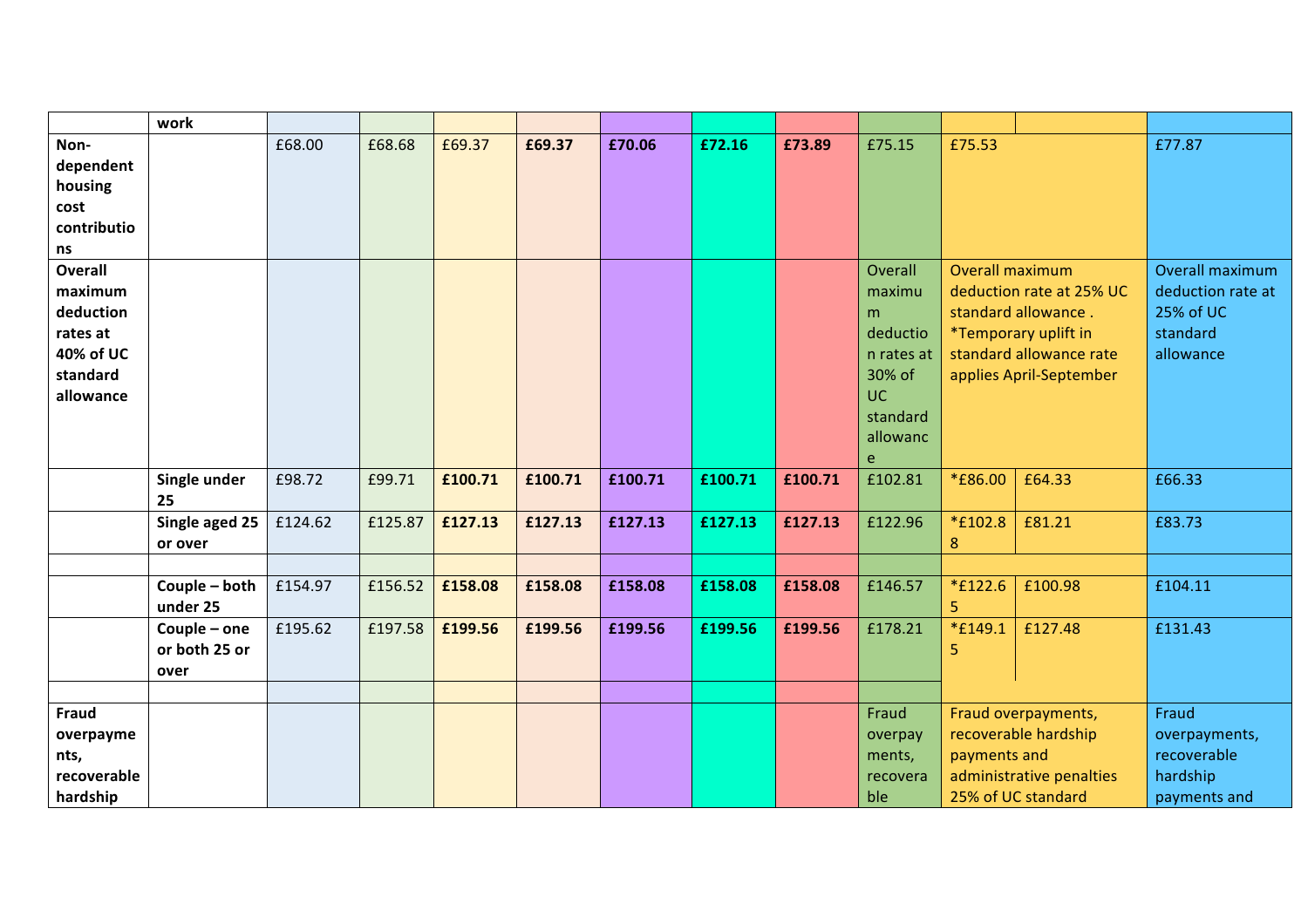| payments<br>and<br>administrat<br>ive<br>penalties at<br>40% of UC<br>standard<br>allowance          |                                       |         |         |         |         |         |         |         | hardship<br>payment<br>s and<br>administr<br>ative<br>penalties<br>at 30% of<br>UC.<br>standard<br>allowanc<br>$\mathsf{e}$ | allowance          | *Temporary uplift in<br>standard allowance rate<br>applies April-September | administrative<br>penalties<br>Penalties at 25%<br>of Universal<br>Credit standard<br>allowance |
|------------------------------------------------------------------------------------------------------|---------------------------------------|---------|---------|---------|---------|---------|---------|---------|-----------------------------------------------------------------------------------------------------------------------------|--------------------|----------------------------------------------------------------------------|-------------------------------------------------------------------------------------------------|
|                                                                                                      | Single under<br>25                    | £98.72  | £99.71  | £100.71 | £100.71 | £100.71 | £100.71 | £100.71 | £102.81                                                                                                                     | <i>*</i> £86.00    | £64.33                                                                     | £66.33                                                                                          |
|                                                                                                      | Single aged 25<br>or over             | £124.62 | £125.87 | £127.13 | £127.13 | £127.13 | £127.13 | £127.13 | £122.96                                                                                                                     | *£102.8<br>$\bf 8$ | £81.21                                                                     | £83.73                                                                                          |
|                                                                                                      |                                       |         |         |         |         |         |         |         |                                                                                                                             |                    |                                                                            |                                                                                                 |
|                                                                                                      | Couple - both<br>under 25             | £154.97 | £156.52 | £158.08 | £158.08 | £158.08 | £15808  | £158.08 | £146.57                                                                                                                     | *£122.6<br>5       | £100.98                                                                    | £104.11                                                                                         |
|                                                                                                      | Couple - one<br>or both 25 or<br>over | £195.62 | £197.58 | £199.56 | £199.56 | £199.56 | £199.56 | £199.56 | £178.21                                                                                                                     | *£149.1<br>5       | £127.48                                                                    | £131.43                                                                                         |
| <b>Normal</b><br>overpayme<br>nts and<br>civil<br>penalties at<br>15% of UC<br>standard<br>allowance |                                       |         |         |         |         |         |         |         |                                                                                                                             |                    | *Temporary uplift in<br>standard allowance rate<br>applies April-September |                                                                                                 |
|                                                                                                      | Single under<br>25                    | £37.02  | £37.39  | £37.77  | £37.77  | £37.77  | £37.77  | £37.77  | £51.40                                                                                                                      | <i>*</i> £51.60    | £38.60                                                                     | £39.80                                                                                          |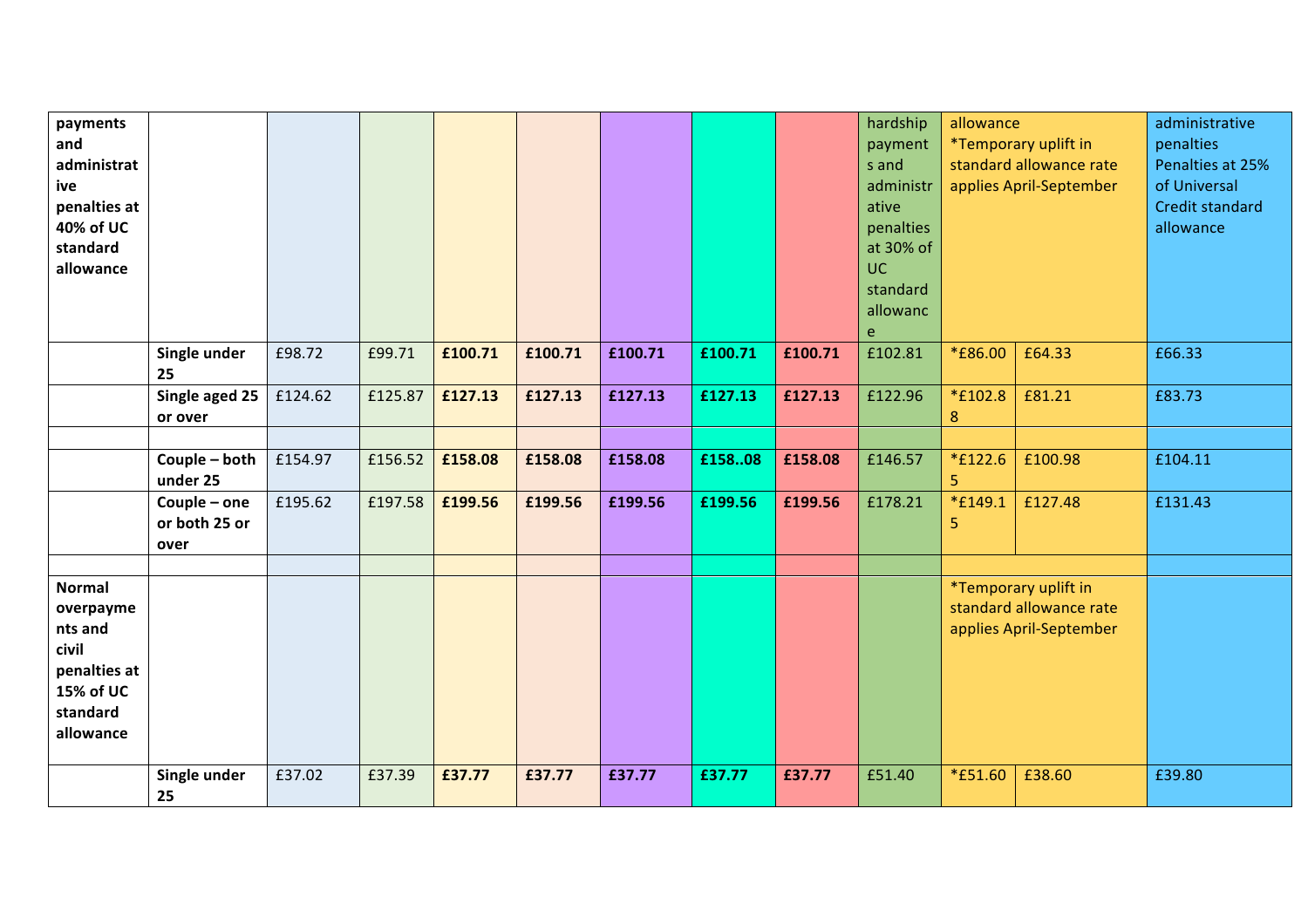|                                                                                                                                                                                                     | Single aged 25<br>or over       | £46.73  | £47.20  | £47.67  | £47.67  | £47.67  | £47.67  | £47.67  | £61.48  | *£61.73         | £48.73                                                                     | £50.24  |
|-----------------------------------------------------------------------------------------------------------------------------------------------------------------------------------------------------|---------------------------------|---------|---------|---------|---------|---------|---------|---------|---------|-----------------|----------------------------------------------------------------------------|---------|
|                                                                                                                                                                                                     |                                 |         |         |         |         |         |         |         |         |                 |                                                                            |         |
|                                                                                                                                                                                                     | Couple - both<br>under 25       | £58.11  | £58.69  | £59.28  | £59.28  | £59.28  | £59.28  | £59.28  | £73.28  | <i>*</i> £73.59 | £60.59                                                                     | £62.47  |
|                                                                                                                                                                                                     | Couple - one<br>or both 25 or   | £73.36  | £74.09  | £74.83  | £74.83  | £74.83  | £74.83  | £74.83  | £89.10  | <i>*</i> £89.49 | £76.49                                                                     | £78.86  |
|                                                                                                                                                                                                     | over                            |         |         |         |         |         |         |         |         |                 |                                                                            |         |
| <b>Normal</b><br>overpayme<br>nts and<br>civil<br>penalties at<br>25% of UC<br>standard<br>allowance<br>if the<br>claimants<br>and/or<br>partner's<br>earnings<br>are over<br>the work<br>allowance |                                 |         |         |         |         |         |         |         |         |                 | *Temporary uplift in<br>standard allowance rate<br>applies April-September |         |
|                                                                                                                                                                                                     | Single under                    | £61.70  | £62.32  | £62.94  | £62.94  | £62.94  | £62.94  | £62.94  | £85.68  | <i>*</i> £86.00 | £64.33                                                                     | £66.33  |
|                                                                                                                                                                                                     | 25<br>Single aged 25<br>or over | £77.89  | £78.67  | £79.46  | £79.46  | £79.46  | £79.46  | £79.46  | £102.47 | *£102.8<br>8    | £81.21                                                                     | £83.73  |
|                                                                                                                                                                                                     | Couple - both<br>under 25       | £96.86  | £97.82  | £98.80  | £98.80  | £98.80  | £98.80  | £98.80  | £122.14 | *£122.6<br>5    | £100.98                                                                    | £104.11 |
|                                                                                                                                                                                                     | Couple - one                    | £122.27 | £123.49 | £124.72 | £124.72 | £124.72 | £124.72 | £124.72 | £148.51 | $*$ £149.1      | £127.48                                                                    | £131.43 |